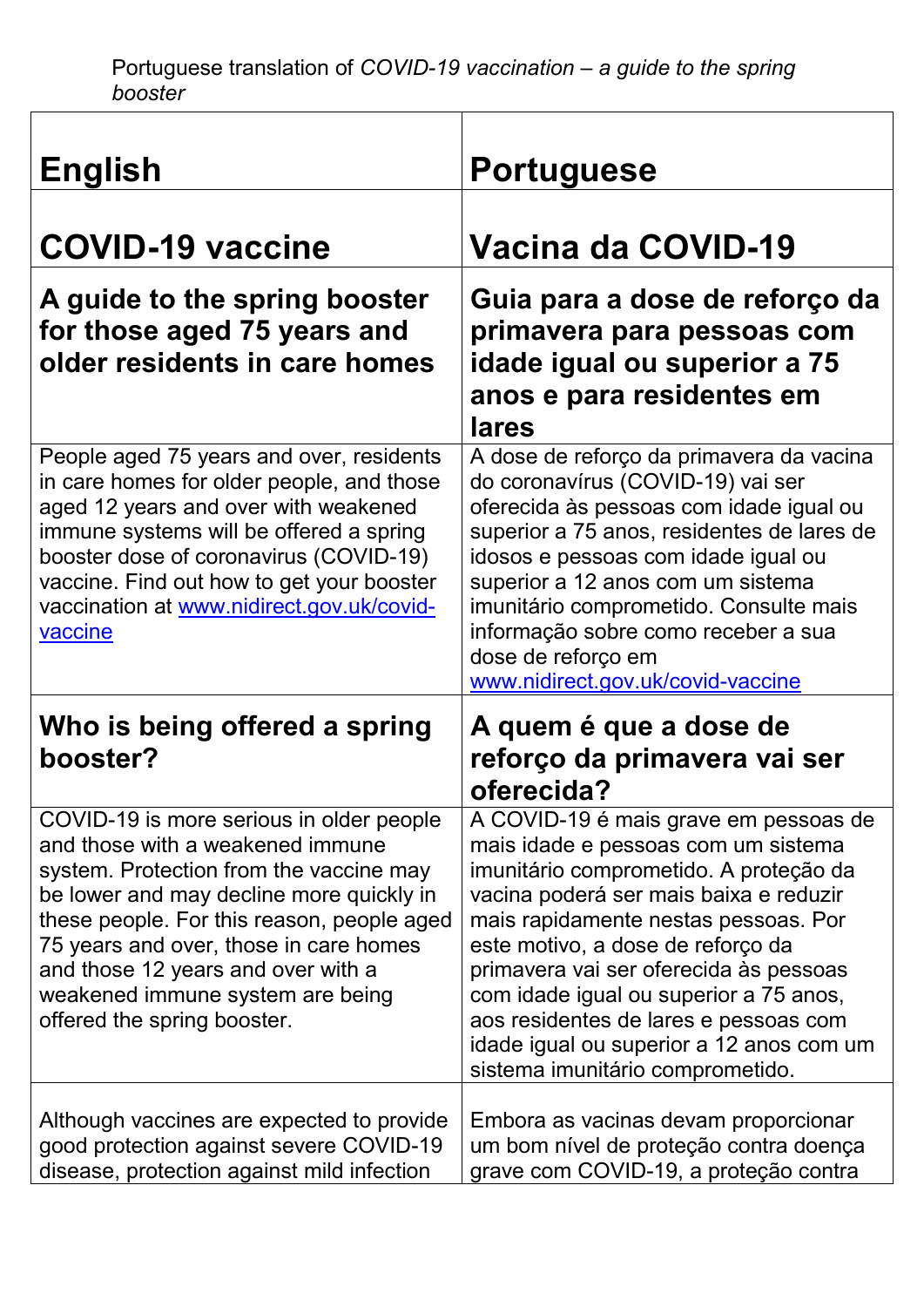| with the Omicron variant seems to decline<br>quickly, even after the booster dose.<br>This spring booster is being offered as a<br>precaution to those at extremely high risk,<br>most of whom received their first booster<br>around 6 months ago. If the number of<br>infections increases over the summer, this<br>booster should help to reduce your risk of<br>being admitted to hospital with COVID-19. | doença ligeira com a variante Omicron<br>parece reduzir muito rapidamente, mesmo<br>após a dose de reforço.<br>Esta dose de reforço da primavera está a<br>ser oferecida como precaução às pessoas<br>com um nível de risco muito elevado, a<br>maioria das quais recebeu a sua primeira<br>dose há cerca de 6 meses. Se o número<br>de infeções aumentar durante o verão,<br>esta dose de reforço deverá ajudar a<br>reduzir o risco de internamento hospitalar<br>com COVID-19. |
|---------------------------------------------------------------------------------------------------------------------------------------------------------------------------------------------------------------------------------------------------------------------------------------------------------------------------------------------------------------------------------------------------------------|-----------------------------------------------------------------------------------------------------------------------------------------------------------------------------------------------------------------------------------------------------------------------------------------------------------------------------------------------------------------------------------------------------------------------------------------------------------------------------------|
| Timing of the spring booster<br>You should have the spring booster<br>around 6 months (and not before 3<br>months) since your last dose of vaccine.                                                                                                                                                                                                                                                           | Quando deverá receber a dose<br>de reforço<br>Deverá receber a dose de reforço da<br>primavera cerca de 6 meses (e não antes<br>de 3 meses) depois da última dose da<br>vacina que recebeu.                                                                                                                                                                                                                                                                                       |
|                                                                                                                                                                                                                                                                                                                                                                                                               |                                                                                                                                                                                                                                                                                                                                                                                                                                                                                   |
| Which vaccine will you be<br>offered?                                                                                                                                                                                                                                                                                                                                                                         | Que vacina lhe será oferecida?                                                                                                                                                                                                                                                                                                                                                                                                                                                    |
| You will be given a booster dose of either<br>Pfizer or Moderna vaccine. (You may be<br>offered the AstraZeneca vaccine if this is<br>what you had for your first doses and you<br>cannot receive either of the other<br>vaccines.) Both vaccines boost well and<br>have already been given to millions of<br>people in the UK.                                                                               | Vai-lhe ser oferecida a dose de reforço da<br>vacina da Pfizer ou Moderna. (Poderá ser-<br>lhe oferecida a vacina da AstraZeneca, se<br>tiver recebido as duas primeiras doses<br>desta vacina e não puder receber uma das<br>outras vacinas.) Ambas estas vacinas<br>funcionam bem como dose de reforço e já<br>foram administradas a milhões de pessoas<br>no Reino Unido.                                                                                                      |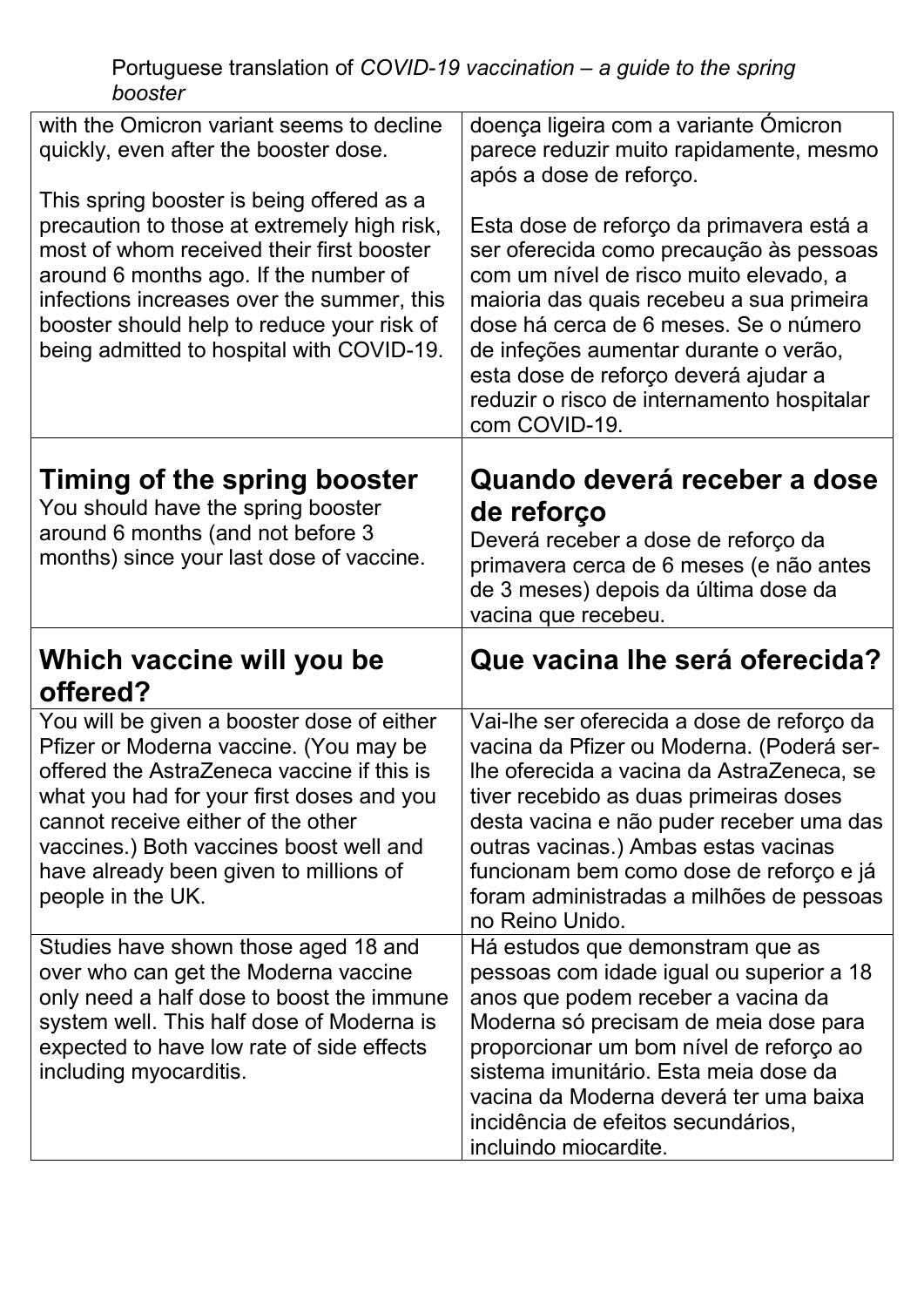| You will be offered the right vaccine for<br>you which may be the same or different<br>from the vaccines that you had before.                                                                                                                                                                                                                   | Ser-lhe-á oferecida a vacina certa para si,<br>que poderá ser igual ou diferente das<br>vacinas que já recebeu.                                                                                                                                                                                                                            |
|-------------------------------------------------------------------------------------------------------------------------------------------------------------------------------------------------------------------------------------------------------------------------------------------------------------------------------------------------|--------------------------------------------------------------------------------------------------------------------------------------------------------------------------------------------------------------------------------------------------------------------------------------------------------------------------------------------|
| Who cannot take up the offer<br>of a spring booster                                                                                                                                                                                                                                                                                             | Quem não pode aceitar a<br>oferta da dose de reforço da<br>primavera?                                                                                                                                                                                                                                                                      |
| There are very few people who should not<br>have this booster.                                                                                                                                                                                                                                                                                  | Há muito poucas pessoas que não devem<br>receber esta dose de reforço.                                                                                                                                                                                                                                                                     |
| If you have had a severe reaction to a<br>previous dose of the vaccine you should<br>discuss this with your doctor.                                                                                                                                                                                                                             | Se tiver tido uma reação grave a uma<br>prévia dose da vacina, deve consultar o<br>seu médico ou especialista a este<br>respeito.                                                                                                                                                                                                          |
| <b>Common side effects</b>                                                                                                                                                                                                                                                                                                                      | Efeitos secundários comuns                                                                                                                                                                                                                                                                                                                 |
| As with your previous dose the common<br>side effects are the same for all COVID-19<br>vaccines used in the UK, and include:                                                                                                                                                                                                                    | De modo semelhante à dose anterior, os<br>efeitos secundários são os mesmos para<br>todas as vacinas da COVID-19 usadas no<br>Reino Unido, os quais incluem:                                                                                                                                                                               |
| • having a painful, heavy feeling and<br>tenderness in the arm where you<br>had your injection. This tends to be<br>worst around 1 to 2 days after the<br>vaccine                                                                                                                                                                               | sensação de dor, peso e<br>$\bullet$<br>sensibilidade no braço onde recebeu<br>a injeção. Isto costuma ser pior entre<br>1 a 2 dias após a vacina                                                                                                                                                                                          |
| feeling tired                                                                                                                                                                                                                                                                                                                                   | sensação de cansaço<br>$\bullet$                                                                                                                                                                                                                                                                                                           |
| headache<br>$\bullet$                                                                                                                                                                                                                                                                                                                           | dores de cabeça                                                                                                                                                                                                                                                                                                                            |
| general aches, or mild flu like<br>symptoms                                                                                                                                                                                                                                                                                                     | dores generalizadas ou sintomas<br>ligeiros de gripe                                                                                                                                                                                                                                                                                       |
| You can rest and take paracetamol (follow<br>the dose advice in the packaging) to help<br>make you feel better.                                                                                                                                                                                                                                 | Deve descansar e tomar paracetamol<br>(siga as indicações de dosagem na<br>embalagem) para se sentir melhor.                                                                                                                                                                                                                               |
| Although a fever can occur within a day or<br>two of vaccination, if you have any other<br>COVID-19 symptoms or your fever lasts<br>longer, stay at home and arrange to have<br>a test.<br>Symptoms following vaccination normally<br>last less than a week. If your symptoms<br>seem to get worse or if you are concerned,<br>contact your GP. | Embora possa ter febre dentro de um ou<br>dois dias depois de receber a vacina, caso<br>tenha outros sintomas de COVID-19 ou se<br>a sua febre durar mais tempo fique em<br>casa e faça um teste à COVID-19.<br>Normalmente, os efeitos secundários após<br>a vacina duram menos de uma semana.<br>Se parecer que os seus sintomas estão a |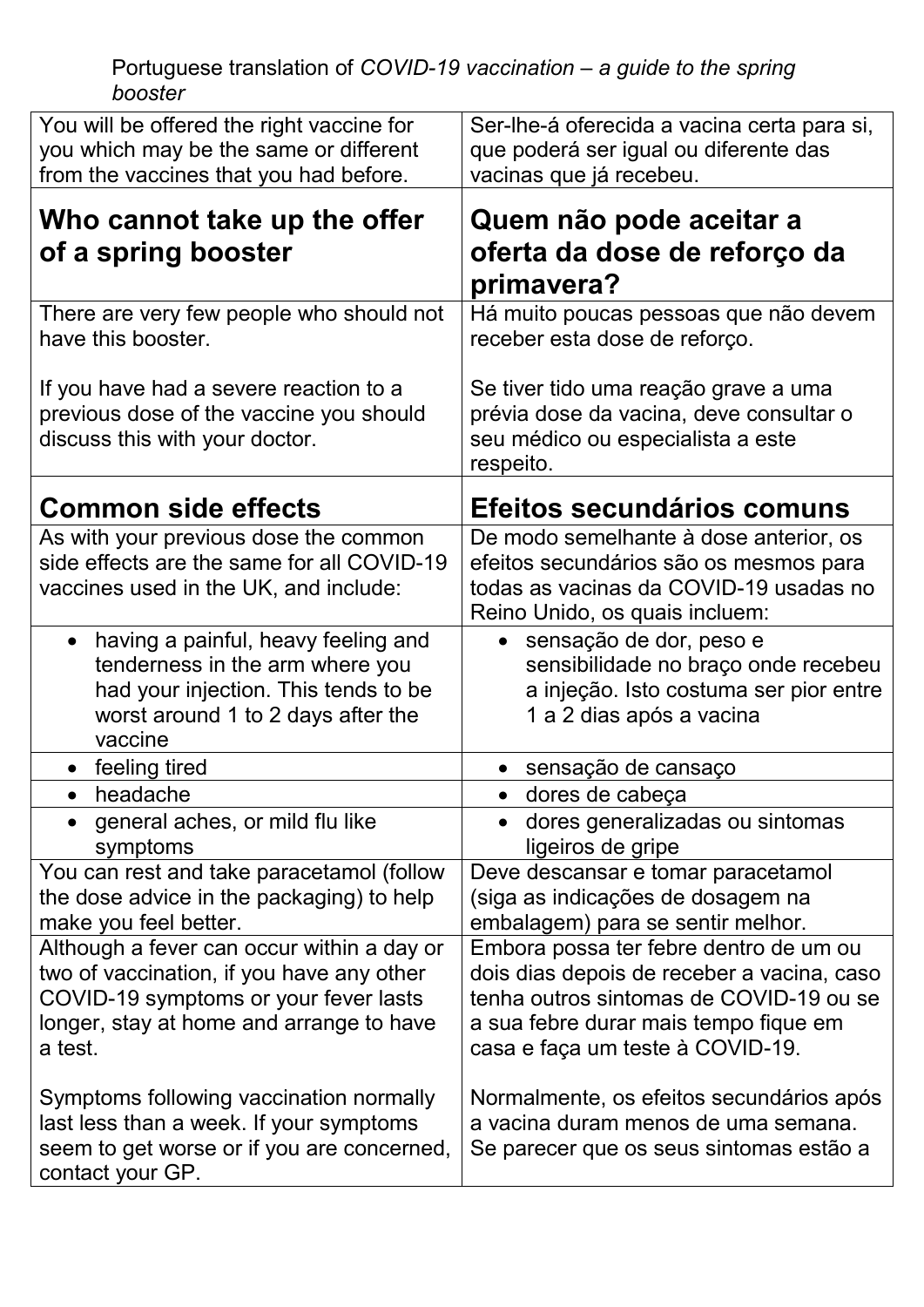|                                                 | piorar ou se estiver preocupado(a),       |
|-------------------------------------------------|-------------------------------------------|
|                                                 | contacte o seu médico de família (GP).    |
| You can also report suspected side effects      | Também pode comunicar suspeitas de        |
| of vaccines and medicines through the           | efeitos secundários das vacinas ou        |
| Yellow Card scheme. You can do this             | medicamentos através do esquema Yellow    |
| online by searching Coronavirus Yellow          | Card. Pode fazê-lo online pesquisando por |
| Card or by downloading the Yellow Card          | Coronavirus Yellow Card ou                |
| app.                                            | descarregando a aplicação Yellow Card.    |
| Please see the end of this document for         | Consulte a parte final deste documento    |
| more details.                                   | para mais detalhes.                       |
| Serious side effects                            | Efeitos secundários graves                |
| Worldwide, there have also been very rare       | Também foram comunicados casos muito      |
| cases of inflammation of the heart called       | raros de inflamação do coração (chamada   |
| myocarditis or pericarditis reported after      | miocardite ou pericardite) após a vacina  |
| Pfizer and Moderna COVID-19 vaccines.           | da Pfizer ou Moderna contra a COVID-19    |
|                                                 | a nível mundial.                          |
| These cases have been seen mostly in            | Estes casos ocorreram principalmente em   |
| younger men within several days after           | homens mais jovens, vários dias após      |
| vaccination. Most of these people               | receberem a vacina. A maioria destas      |
| recovered and felt better following rest and    | pessoas recuperou e sentiu-se melhor      |
| simple treatments.                              | após repouso e tratamento simples.        |
| You should seek medical advice urgently         | Deve procurar urgentemente cuidados       |
| from your GP or Emergency Department if,        | médicos do seu médico de família (GP) ou  |
| after vaccination, you experience:              | Departamento de Urgências, se tiver os    |
|                                                 | seguintes sintomas depois de receber a    |
|                                                 | vacina:                                   |
| • chest pain                                    | • dores no peito                          |
| shortness of breath                             | falta de ar<br>$\bullet$                  |
| feelings of having a fast-beating,<br>$\bullet$ | ritmo cardíaco acelerado,                 |
| fluttering, or pounding heart                   | palpitações ou o coração a bater          |
|                                                 | com muita força                           |
| If you have had serious side effects after a    | Se tiver tido efeitos secundários graves  |
| previous dose of the vaccine you should         | depois de uma prévia dose da vacina,      |
| discuss this with your doctor.                  | deve consultar o seu médico a este        |
|                                                 | respeito.                                 |
| Can you still catch COVID-19                    | Continua a poder contrair a               |
| after having the vaccine?                       | COVID-19 depois de receber a              |
|                                                 | vacina?                                   |
| The COVID-19 vaccination will reduce the        | A vacina contra a COVID-19 vai reduzir a  |
| chance of you suffering from COVID-19           | probabilidade de adoecer com COVID-19.    |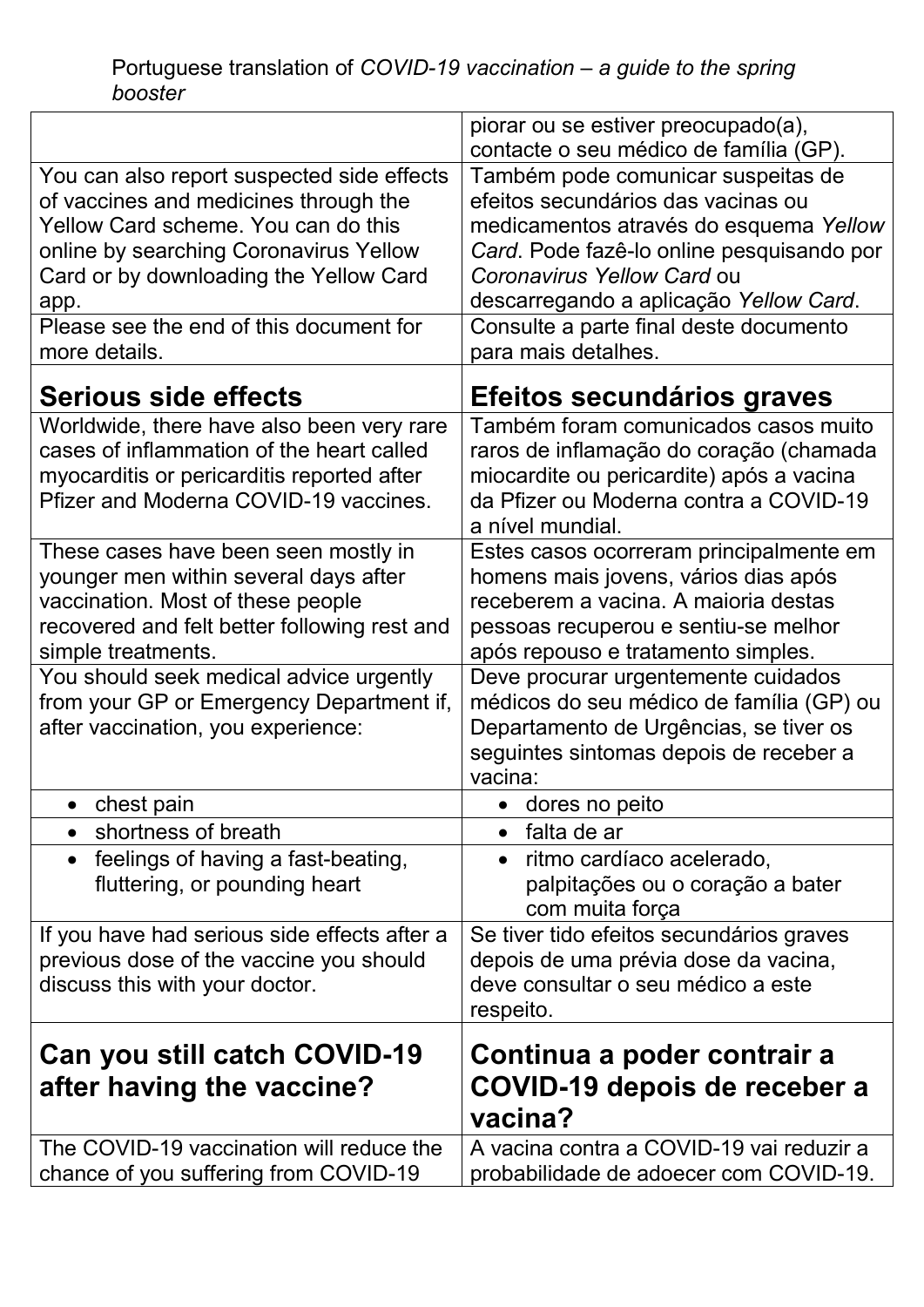| disease. It may take a few days for your                                                                                                                                                                                                                                                                                                                         | Poderá levar alguns dias até que o seu                                                                                                                                                                                                                                                                                                                                                                                                                  |
|------------------------------------------------------------------------------------------------------------------------------------------------------------------------------------------------------------------------------------------------------------------------------------------------------------------------------------------------------------------|---------------------------------------------------------------------------------------------------------------------------------------------------------------------------------------------------------------------------------------------------------------------------------------------------------------------------------------------------------------------------------------------------------------------------------------------------------|
| body to build up some protection from the                                                                                                                                                                                                                                                                                                                        | corpo desenvolva a proteção da dose de                                                                                                                                                                                                                                                                                                                                                                                                                  |
| booster.                                                                                                                                                                                                                                                                                                                                                         | reforço.                                                                                                                                                                                                                                                                                                                                                                                                                                                |
| Like all medicines, no vaccine is<br>completely effective – some people may<br>still get COVID-19 despite having a<br>vaccination, but this should be less severe.                                                                                                                                                                                               | Como acontece com todos os<br>medicamentos, nenhuma vacina é<br>totalmente eficaz – algumas pessoas<br>continuam a poder adoecer com COVID-<br>19 apesar de terem recebido a vacina,<br>mas a doença deverá ser menos grave.                                                                                                                                                                                                                            |
| If you have not had all your                                                                                                                                                                                                                                                                                                                                     | Se não tiver recebido todas as                                                                                                                                                                                                                                                                                                                                                                                                                          |
| vaccinations                                                                                                                                                                                                                                                                                                                                                     | vacinas                                                                                                                                                                                                                                                                                                                                                                                                                                                 |
| If you have not yet had either of your first                                                                                                                                                                                                                                                                                                                     | Se ainda não recebeu nenhuma das duas                                                                                                                                                                                                                                                                                                                                                                                                                   |
| two doses of the vaccine you should have                                                                                                                                                                                                                                                                                                                         | primeiras doses da vacina, deverá recebê-                                                                                                                                                                                                                                                                                                                                                                                                               |
| them as soon as possible.                                                                                                                                                                                                                                                                                                                                        | las assim que possível.                                                                                                                                                                                                                                                                                                                                                                                                                                 |
| If you missed your first booster or third<br>dose (for those with weakened immune<br>system), you should have this spring<br>booster as soon as possible.                                                                                                                                                                                                        | Se não tiver recebido a primeira dose de<br>reforço ou terceira dose (para as pessoas<br>com um sistema imunitário enfraquecido),<br>deverá receber esta dose de reforço da<br>primavera assim que possível.                                                                                                                                                                                                                                            |
| You may need another booster as well as                                                                                                                                                                                                                                                                                                                          | Poderá precisar de outra dose de reforço,                                                                                                                                                                                                                                                                                                                                                                                                               |
| your usual flu injection in the autumn.                                                                                                                                                                                                                                                                                                                          | para além da vacina da gripe habitual no                                                                                                                                                                                                                                                                                                                                                                                                                |
| If you have a COVID-19                                                                                                                                                                                                                                                                                                                                           | outono.                                                                                                                                                                                                                                                                                                                                                                                                                                                 |
| positive result, when can you<br>have a spring booster?<br>If you are unwell, wait until you have<br>recovered to have your vaccine. If you<br>have had confirmed COVID-19 you should<br>ideally wait 4 weeks before having your<br>spring booster. You should not attend a<br>vaccine appointment if you are self-<br>isolating or waiting for a COVID-19 test. | Se tiver testado positivo à<br>COVID-19, quando pode<br>receber a dose de reforço da<br>primavera?<br>Se se sentir doente, espere até que esteja<br>recuperado(a) antes de receber a vacina.<br>Se tiver tido um caso confirmado de<br>COVID-19, idealmente deverá esperar 4<br>semanas antes de receber a dose de<br>reforço da primavera. Não deve ir à<br>marcação para a vacina se estiver em<br>isolamento ou à espera de um teste de<br>COVID-19. |